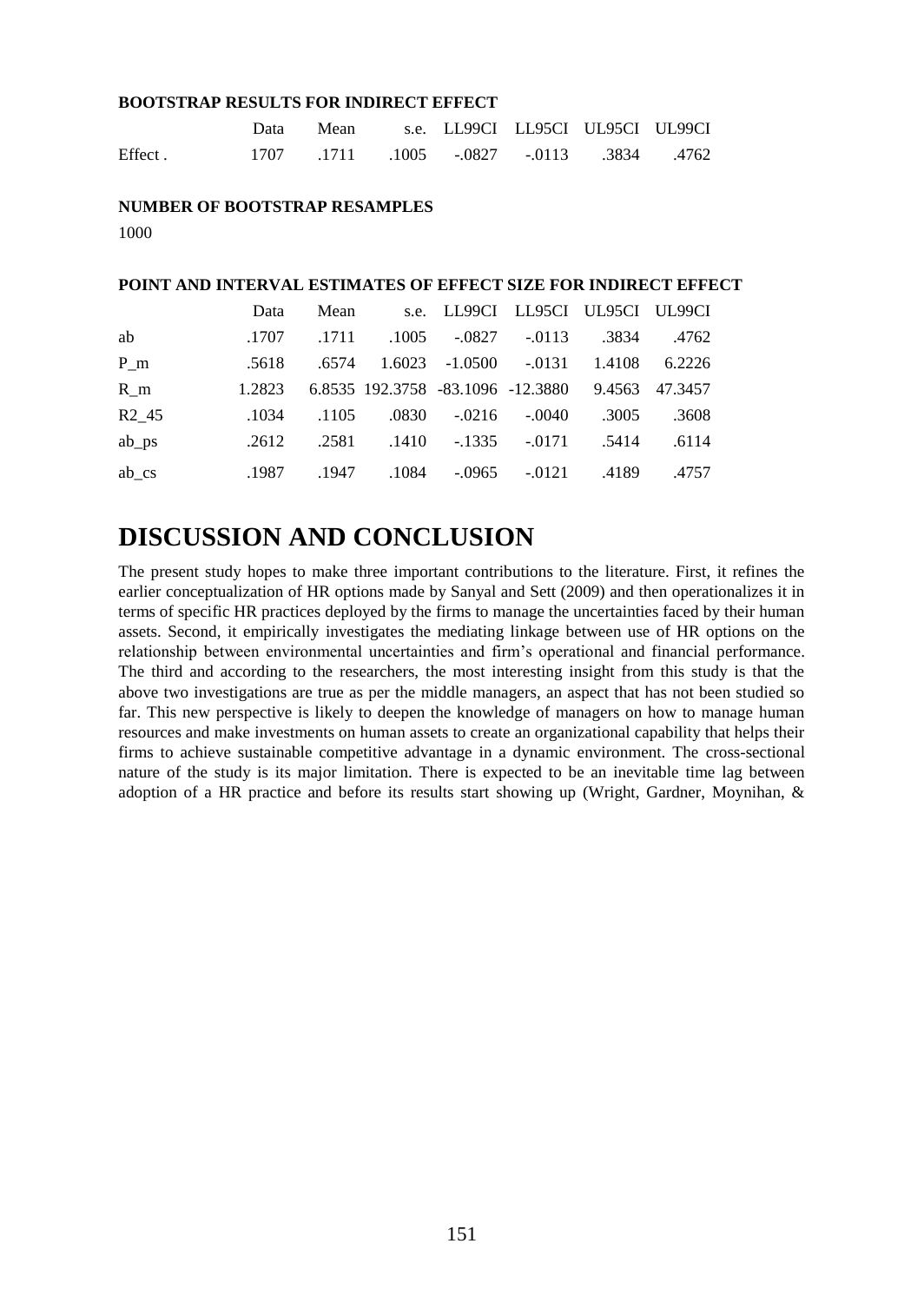**Journal of Global Strategic Management | V. 6 | N. 2 | 2012-December | isma.info | 140-153 | DOI: 10.20460/JGSM.2012615781**

## **REFERENCES**

Amram, M., and Kulatilaka, N. (1999) Real Options: Managing Strategic Investment in an Uncertain World. Boston. MA: Harvard Business School Press.

Arthur, J.B. (1994) 'Effects Of Human Resource Systems on Manufacturing Performance and Turnover', Academy of Management Journal, 37 (3): 670-87.

Atkinson, J. 1984. 'Manpower Strategies for Flexible Organizations', Personnel Management, 16: 28- 31.

Becker, B. E. and Huselid, M. A. (1998) 'High Performance Work Systems and Firm Performance: A Synthesis of Research and Managerial Implications'. In Ferris, G.R. (ed.), Research in Personnel and Human Resources Management. Vol. 16. Greenwich, CT: JAI Press, pp. 53-101.

Bhattacharya, M., and Wright, P.M. (2005), 'Managing Human Assets in an Uncertain

World: Applying Real Options Theory to HRM,' International Journal of Human

Resource Management, 16, 6, 929–948.

Black, E. and Scholes, M. (1973) 'The pricing of options and corporate liabilities', Journal of Political Economy, 81: 637-659.

Bowman, E.H. and Hurry, D. (1993) 'Strategy through the option lens: An integrated view of resource investments and the incremental choice process', Academy of Management Review, 18(4): 760 782.

Dixit, A. and Pindyck, R. (1994) Investment under Uncertainty. Princeton. NJ: Princeton University Press.

Eisenhardt K, Martin J. 2000. Dynamic capabilities: what are they? Strategic Management Journal, October–November Special Issue 21: 1105–1121.

Huselid, M.A. 1995, The impact of human resource management practices on turnover,

productivity and corporate financial performance. Academy of management Journal, 38: 635 -672

Kogut, B and Kulatilaka, N. (2001), 'Capabilities as Real Options', Organization Science, Vol. 12, No. 6 (Nov. - Dec., 2001), pp. 744-758

Lepak, D.P. and Snell, S.A. (2002) 'Examining the human resource architecture: The relationships among human capital, employment, and human resource configurations', Journal of Management, 28(4): 517–543.

MacDuffie, J. P. 1995. Human resource bundles and manufacturing performance:

Organizational logic and flexible production systems in the world of auto industry.

Industrial and Labor Relations Review, 48: 197 221.

McGrath, R.G., Ferrier, W.J. and Mendelow, A.L. (2004) 'Response: Real Options as Engines of Choice and Heterogeneity', Academy of Management Review, 29(1): 86-101.

Myers, S.C. (1977) 'Determinants of corporate borrowing', Journal of Financial Economics. 5: 147- 176.

Myers, S.C. (1984) 'Financial theory and firm strategy', Interfaces, 14(1): 126-137.

Pfeffer, J. (1995), 'Producing Sustainable Competitive Advantage through Effective Management of People,' Academy of Management Executive, 9, 1, 55–72.

Raisch, S. and Birkinshaw, J. (2008) 'Organizational Ambidexterity: Antecedents, Outcomes, and Moderators', Journal of Management, 34(3): 375-409.

Sanyal, S. and Sett, P.K. (2009), 'Applying real options theory to HRM: an empirical

study of IT software firms in India (IJHRM Reference No. 1908)